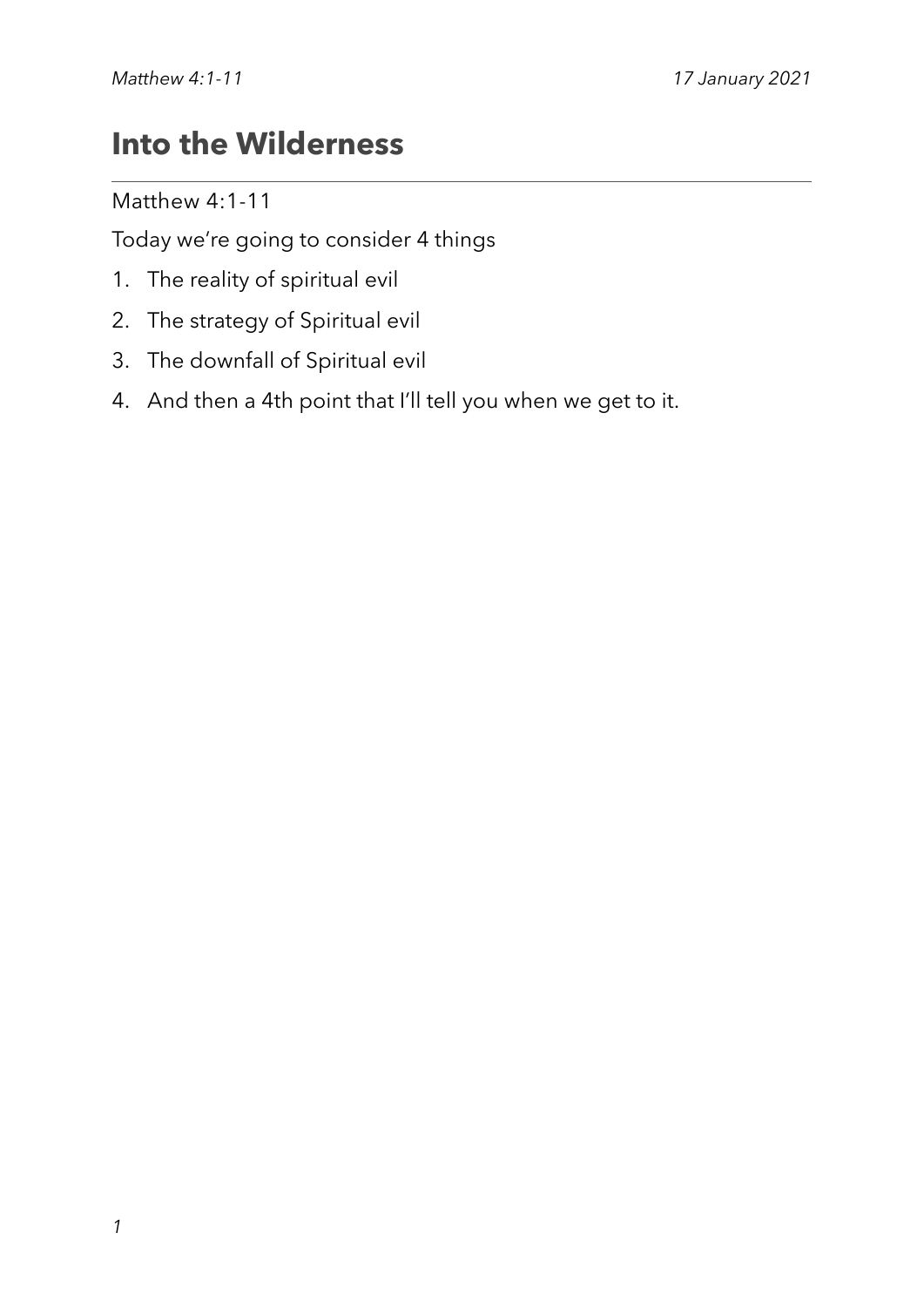# **1. The Reality of Spiritual Evil**

So, first, this passage throws it straight out there that Spiritual evil is *real*. After his baptism, Jesus is led by the Spirit into the wilderness to be tempted *by the devil*.

In verse 10, Jesus calls this figure *Satan*. Now we don't know what form Satan took in the wilderness. Or in what way this conversation actually unfolded. But what we do see in Jesus' three temptations is that this evil is not an abstract spiritual force. Rather, Jesus faces up to a *real*, *personal*, *intelligent* spiritual being. This passage, in fact the whole Bible, tells us us that when we look out at the world around us, and we see wickedness, and chaos and division — that at the bottom of every evil is real, personal, intelligent spiritual evil.

The American pastor Tim Keller puts it this way:

*If you think all that was behind the Holocaust was Hitler If you think all that was behind slavery was economics, or even racism If you think all that is behind your addiction is bad parenting Then you are naive. There's more to it than that. There's an* 

*intelligence. There is the devil and there are demonic forces.*

The source of evil in this world is not simply psychology, or sociology, but Satan.

The Satan that Jesus meets in the desert.

The same spiritual being that slithered up to Adam and Eve and tempted them in the garden. This is the great enemy of God, and the fœ of humanity about to whom God said in Genesis 3:

*I will put enmity between you and the woman, and between your offspring and hers; (Genesis 3:15)*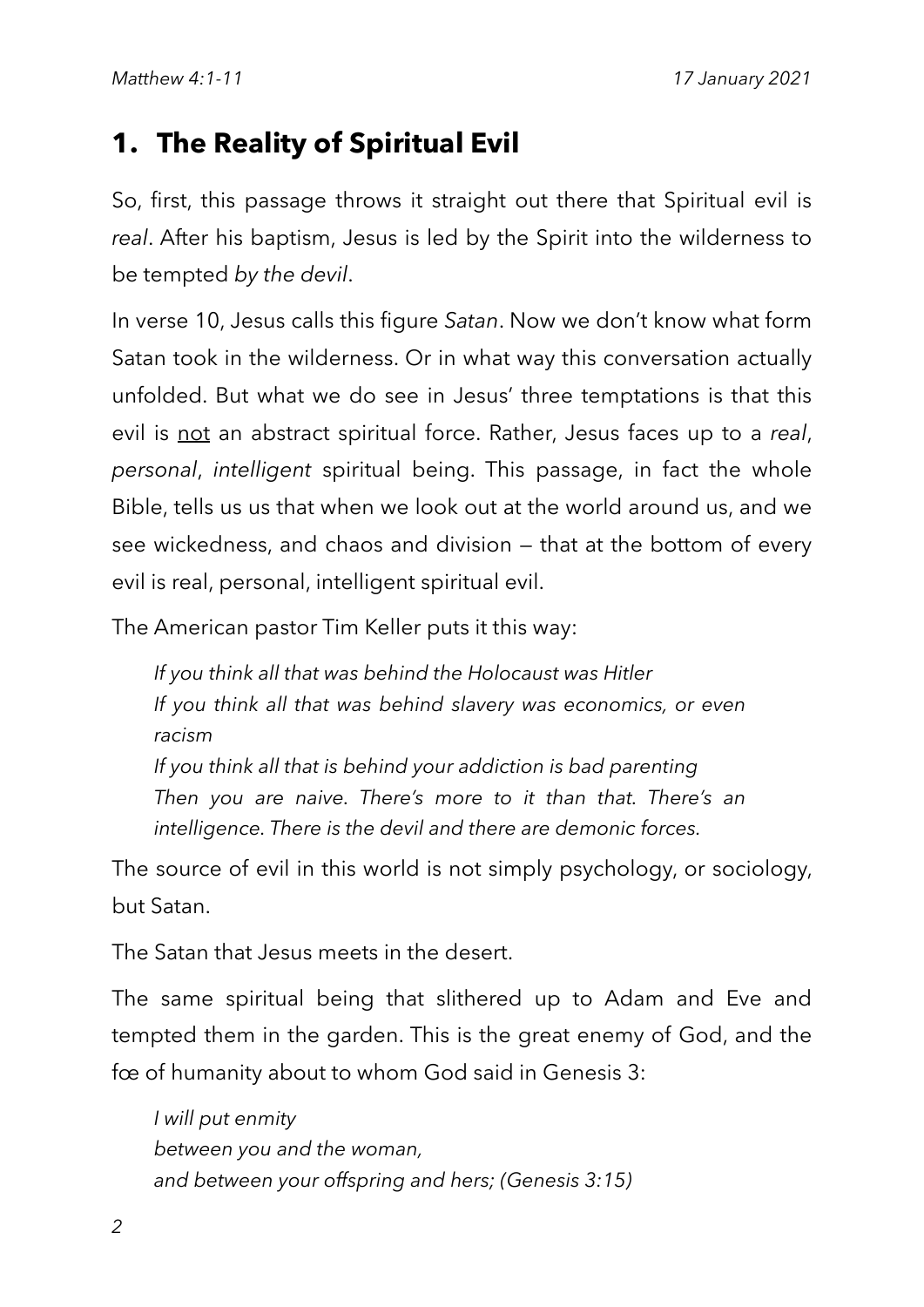According to the Bible, the story of humanity is one of spiritual struggle. We no longer experience life in the garden. Our life is lived in the wilderness. There is a wildness around us, there is a wildness in us — and there is the devil prowling around looking to do us harm and keep us from the presence of God.

The Bible opens our eyes to this reality. But even more than that, this passage shows us that Jesus steps into our wilderness and that he faces our foe.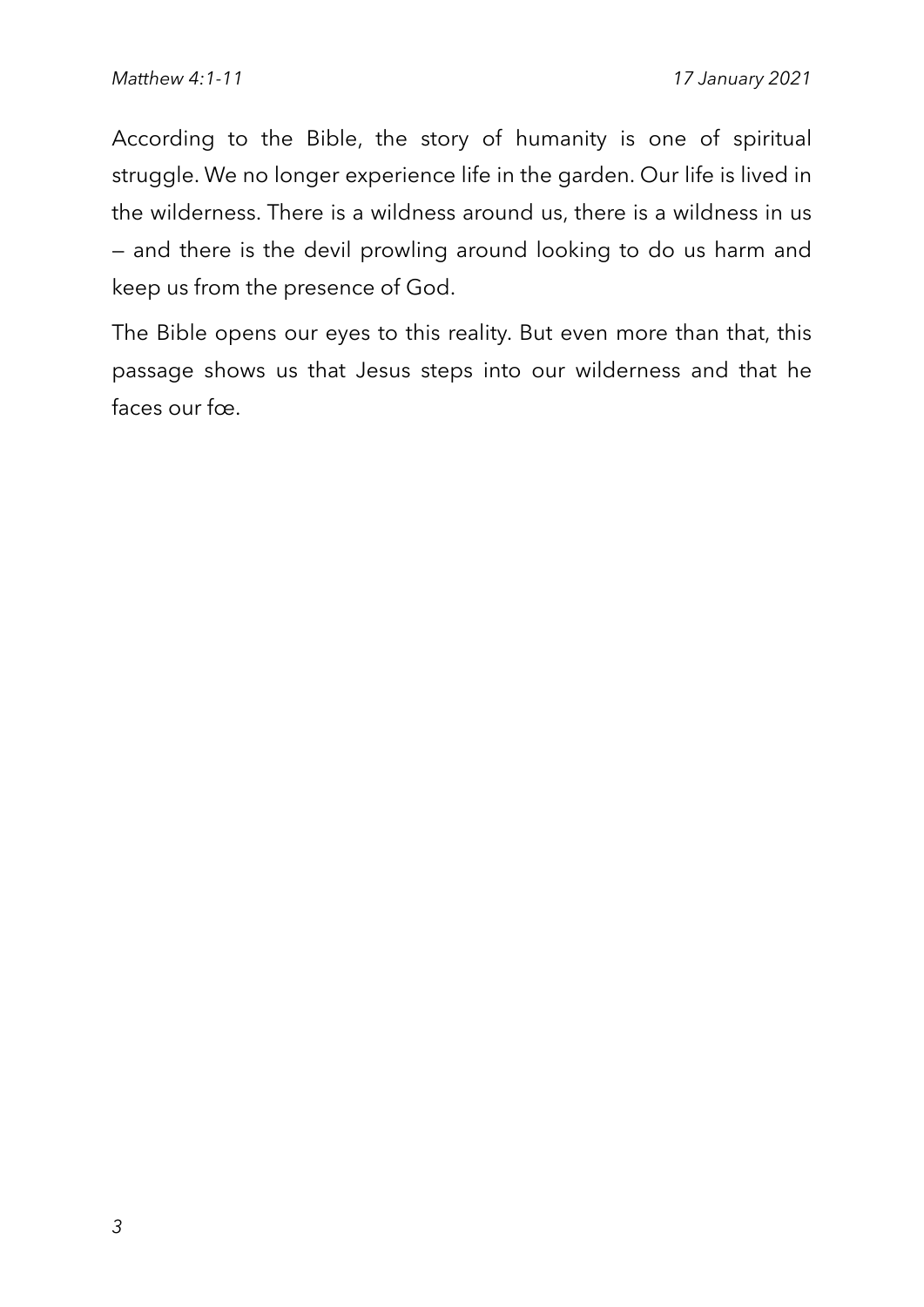## **2. The Strategy of Spiritual Evil**

And so we also then the *strategy of Spiritual evil*. Here in the temptations of Jesus we get a window into the way that the devil operates in every temptation. Hebrews 4:15 tells us that Jesus was tempted *in every way, just as we are*. And while these three temptations might seem a bit left field at first, they take us to the very heart of Satan's schemes — in two senses.

#### *- Unbelief*

And so the first, and the most fundamental, is *unbelief*. The Devil's principal tactic is to call into question what God has revealed to be true about himself.

And the key to this I think is to see how crucial the very first word of this chapter is. *Then*, we are told*,* Jesus was led into the wilderness. The *THEN*, ties the temptations of Jesus to his baptism. And at Jesus' baptism, what has he just heard. Chapter 3 verse 16:

*As soon as Jesus was baptised, he went up out of the water. At that moment heaven was opened, and he saw the Spirit of God descending like a dove and alighting on him. And a voice from heaven said, "This is my Son, whom I love; with him I am well pleased."*

Jesus walks off into the wilderness with his hair still wet from the water and the words of his Father ringing in his ears. And after 40 days, what is the first thing the devil says?

*"If you are the Son of God, tell these stones to become bread."*

And then again, *"If you are the Son of God, throw yourself down [from the highest point of the temple]."*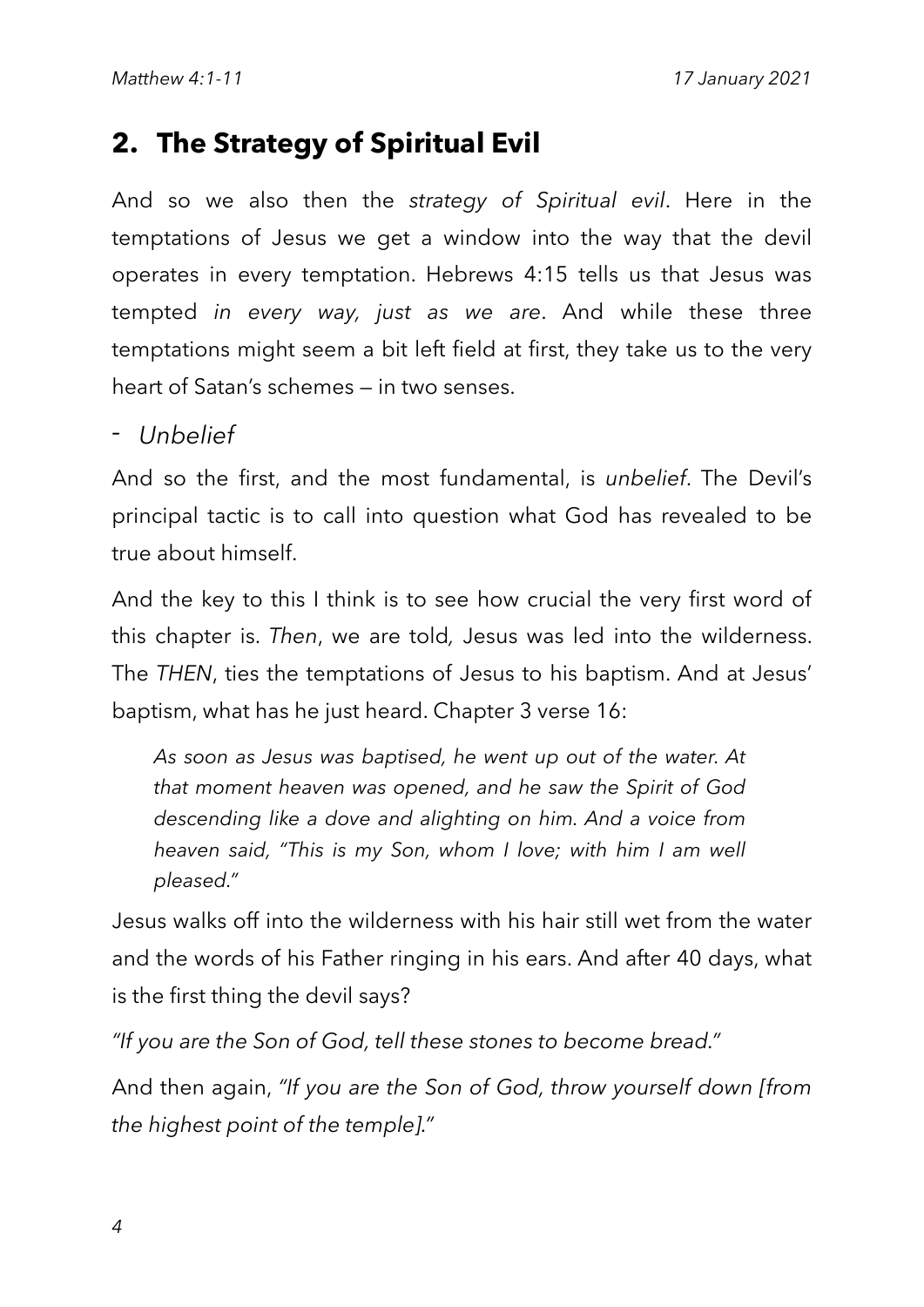He cuts right to the heart of Jesus' identity, and calls into question the Words of God. In effect, the devil is saying exactly the same thing he said to Eve in the garden: "Did God really say…"

"Did God really say you are his Son? Would the beloved Son be left hungry in the dessert? How can you really be so sure he is on your side."

And so the temptation for Jesus is to feed himself rather than trust his Father. The temptation is to prove to himself that he is in the right, rather than resting in the promises of God's Word.

This is the essence of every temptation that we face. To doubt that God will provide for us, to disbelieve that God will protect us, and so instead of depending on him we depend on our selves. At the heart of every sin is the urge to self-provision, and self-protection, to pursue our desires apart from the God who loves us and cares for us.

And so we lie. Because how is telling the truth going to work for us?

And we fail to be generous. Because who will look out for us if we give what we have away?

And we bitterly complain about government restrictions. Because how can this be what God really wants for us?

And we consume too much food, or drink, or media, because how else will we be satisfied?

We throw ourselves into our work at the expense of our families, and friends and our faith, because do I really matter if I don't have a career to show for it?

We fail to pray, and we leave our Bible's unopened, because did God *really* say that he would listen to us and reveal himself to us?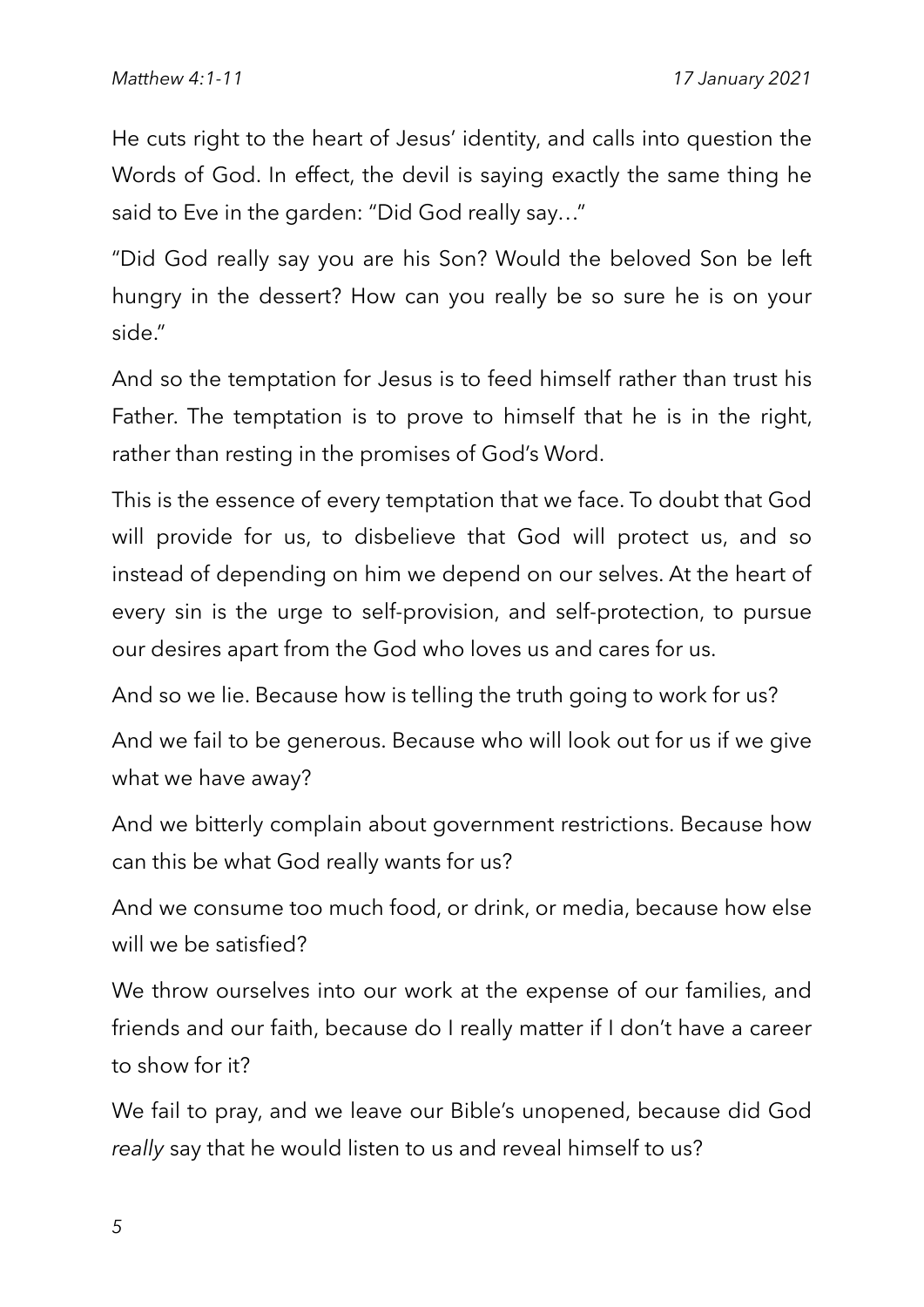### *- Up and Up*

The nature of temptation is *unbelief*. And then we also see that *pattern of temptation* is up and up.

Did you notice the movement through out this passage? Jesus' first temptation takes place on the dessert floor, surrounded by stones. Then, in verse 5, the devil took him to the holy city and had him stand on the highest point of the temple. And then they go further up in verse 8.

*Again, the devil took him to a very high mountain and showed him all the kingdoms of the world and their splendour.*

There is a trajectory here as the devil takes Jesus higher and higher. Not just in position either. First he is tempted to fill his stomach, then prove his sonship, then to rule the whole world.

And the point is this: the Devil desires always promises us to take us to the heights. Remember his Words to Eve in the garden:

Take and eat he says: *For God knows that when you eat from it your eyes will be opened, and you will be like God, knowing good and evil.*

You can see it in your mind's eye can't you? Eve reaching up, grasping to take not just the fruit, but to take her place on a throne. To rule her own life, blinded to the great fall that awaits as a consequence of Sin.

And this is what the Devil is offering Jesus. A way *up*. To fill his stomach without waiting for God. To display his sonship for all to see without trusting God's will and word. To take all authority *now* and to avoid the road of suffering and hardship that will take him all the way to the abject shame of the cross.

*Go up!* Says the Devil. Take it! It's all yours, if only you abandon your God.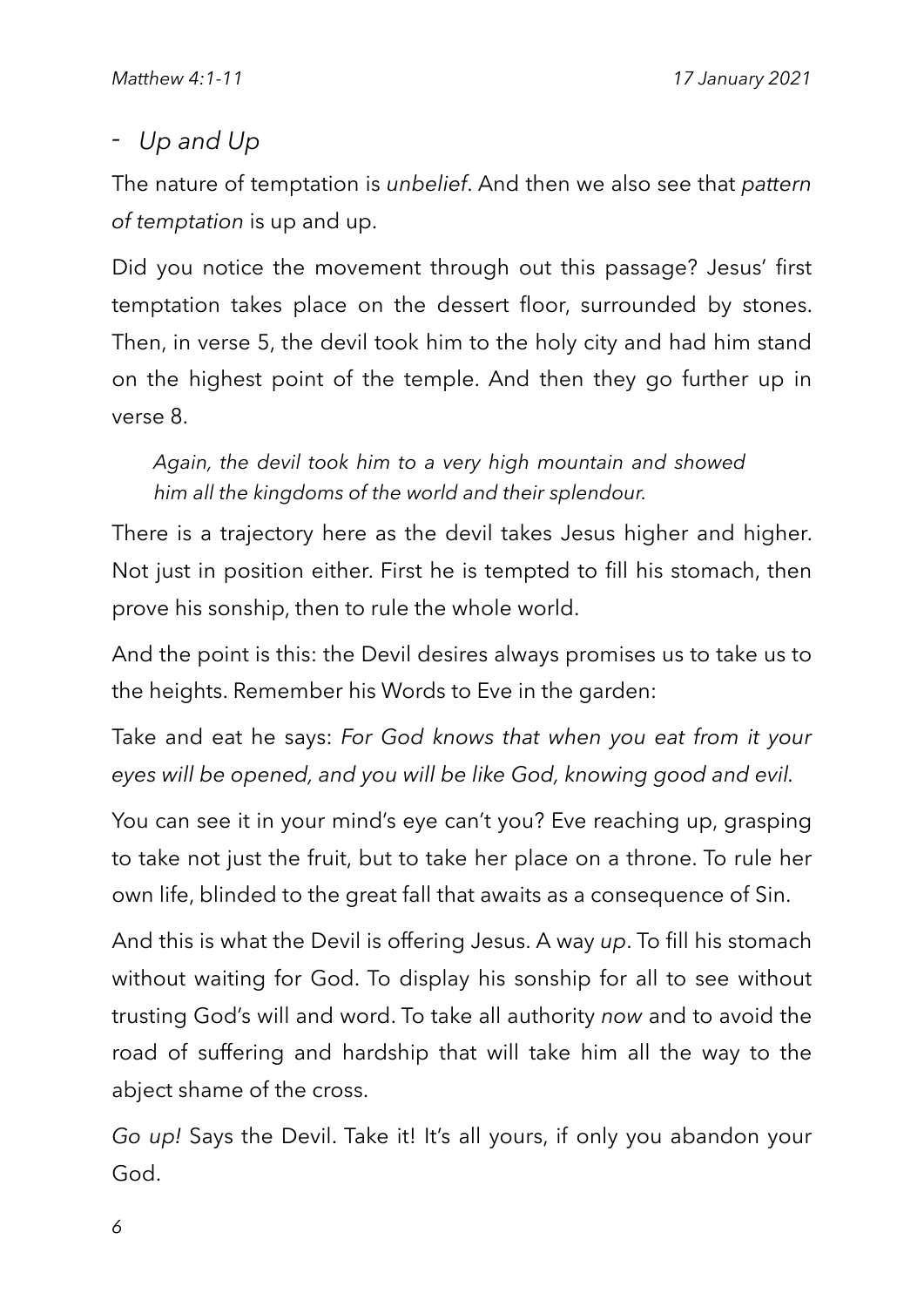And so it is with us. The great temptation is to go up and up, to grasp for ourselves what we can only truly receive from God's hand. To abandon the way of trust and seek good apart from God. It's subtle, but I think it's everywhere:

What is gossip, or a harsh put down if not a grasping for ourselves a place with the in-crowd at the exclusion of loving those on the out?

What is pornography, or adultery, but a grasping for intimacy without the hard work of loving sacrifice for another?

What is holding a grudge, other than a grasping for justice apart from true forgiveness and reconciliation?

I remember on a hike for school in year 11, we and 5 other friends were in a group. And one day we looked at the map for the walk and we saw that on the map it really looked like you could take a straight line from A to B, if only we weren't so rigid in sticking to the long and winding track.

We started to bush-bash for an hour or so I reckon until the scrub got incredibly dense and we realised we had no idea where we were and had no hope of going forward. We thought it was pretty hilarious, but in hindsight we were actually pretty lucky to stumble back onto the right path and make it to the campsite while a little light remained.

This is the work of Satan in temptation. To cause us to doubt the goodness of God's way, and to take a short-cut to success for ourselves. But of course it always leads to disaster. The way of unbelief, the climb up and up apart from God ends always ends with a fall. A fall into sin, into guilt and shame, intro enmity with God, and ultimately into death.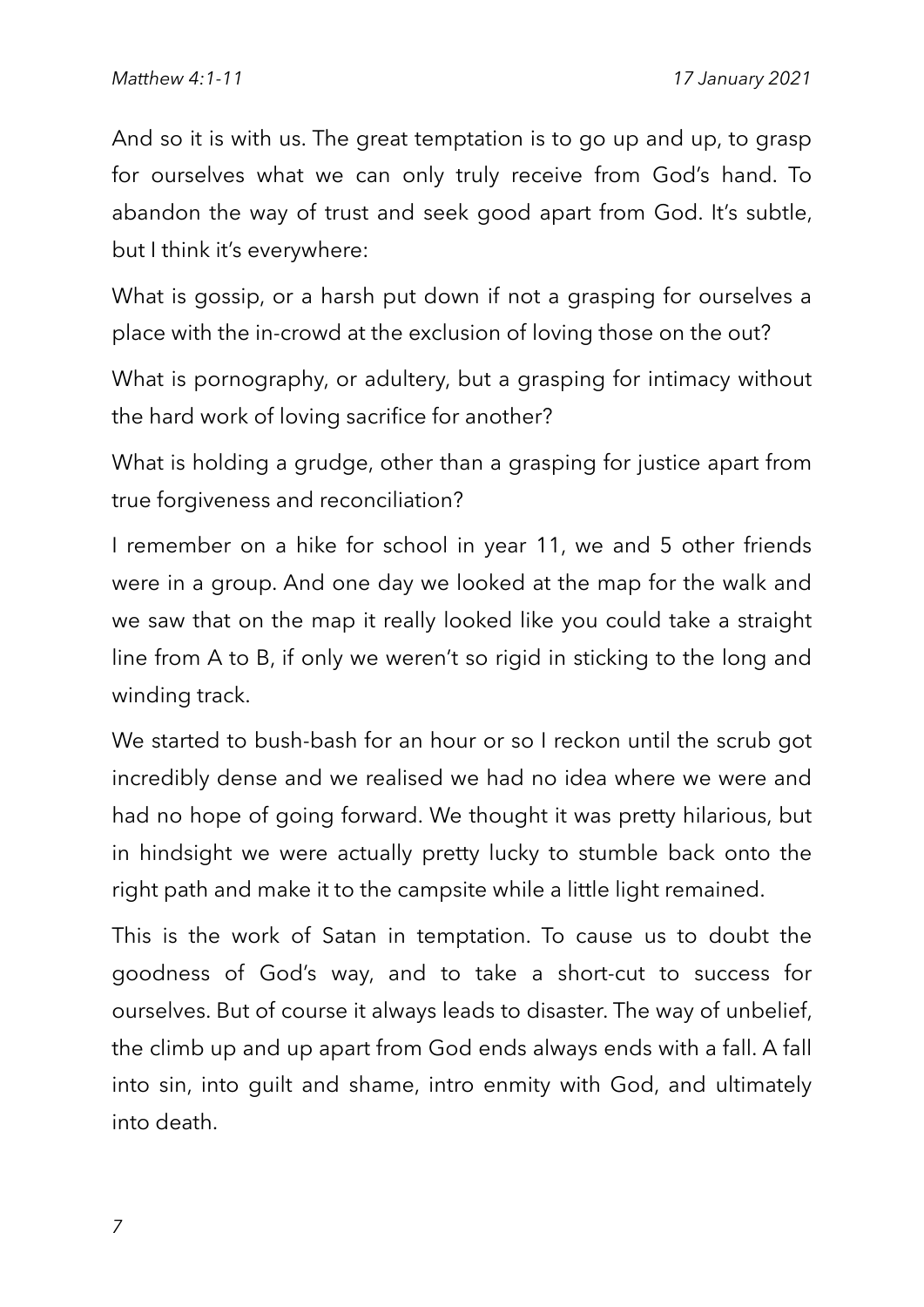# **3. The Downfall of Spiritual Evil**

But here in Matthew 4, Jesus does not fall. Hebrews 4:15 tells us that Jesus has been tempted in every way, just as we are—*yet he did not sin.*  Indeed, it is the devil who falls as Jesus commands "AWAY FROM ME SATAN!" In verse 10. And specifically, Satan meets his match as Jesus meets temptation with *the words of Scripture*, and *the way of the Spirit*.

#### *- The Words of Scripture*

Now, Jesus' use of the Bible is probably the most outstanding feature of this passage. At every point of course, Jesus responds to the devil's schemes with the Word of God.

But don't miss the point. It's not the words of the Bible have some sort or magic devil repelling quality — like garlic to vampires or something. The point is that Jesus overcomes the temptation towards unbelief by standing on the solid ground of God's promises. The devil's question is always "Did God really say…", and unlike Adam Jesus responds with a firm, "Yes, he really did say that, and I really believe him."

He doesn't need to *prove he is the Son of God*. For he *trusts his Father's Word.* Above the grumbling of his stomach, and the suggestions of Satan, Jesus hears the voice of his Father: "You are my beloved Son. With you I am well pleased."

If you look again at the passage you can see how Jesus' understanding of Scripture is radically God-centred:

*Verse 2*

*Verse 7*

*Verse 10*

Jesus trusts God's Word, precisely because it is *God's* Word.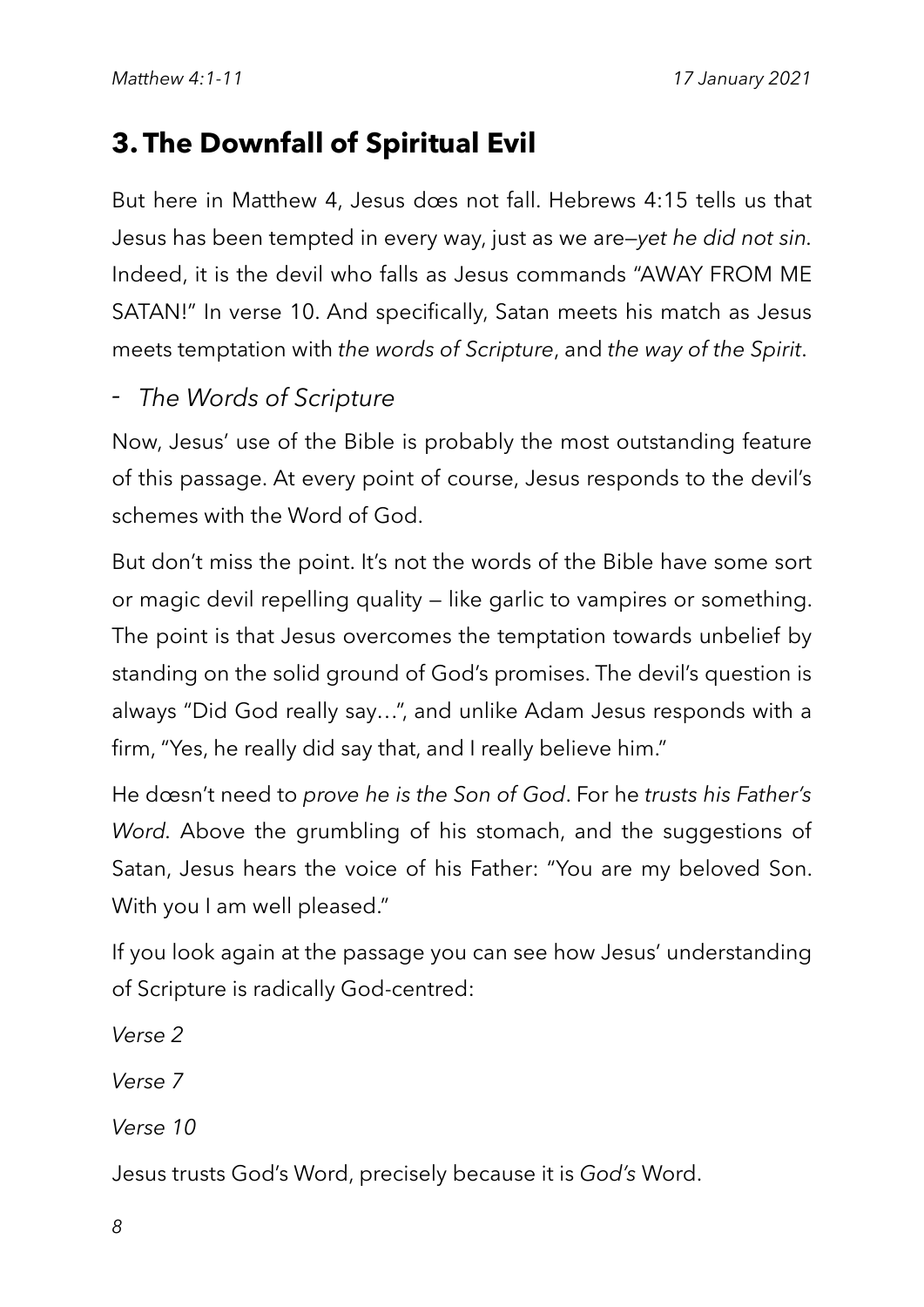Indeed, the devil shows us what a perverse evil it is to use Scripture torn apart from humble dependance on God. But Jesus shows us the power of the Bible when we hear it, and respond to it, as it really is: the very Word of God our Father in heaven.

*- The Way of the Spirit*

Jesus wields the Words of Scripture. And he also walks the Way of the Spirit.

Imagine for a second that you were a bystander at the baptism of Jesus. What might you expect to see as you stand on the banks of the Jordan River. Perhaps a shock-wave of glory? A grand display of the Spirit's power? A march into Jerusalem to overthrow Rome and take the throne? After all, the God of Israel had just unveiled—publicly, audibly, visually—his promised Messiah.

Nope. Instead, though, you would see Jesus shake out the water from his hair, pause and look at the mud on the bank, and then walk off toward the desert.

For Jesus did not come into the world to magnify himself. He came to be crucified. Jesus rejects the up and up of Satan for the down and down way of service in the Spirit. One commentator puts it this way:

*This is now the second time the adult Jesus has gone down and been lifted up. When he went down into John's baptism he received God's best gifts coming up. Now in the wilderness, he has stuck with God's low Word and Way rather than do anything devilishly sensational, spectacular, or "successful," and when it is all over he dines well and with a good conscience.*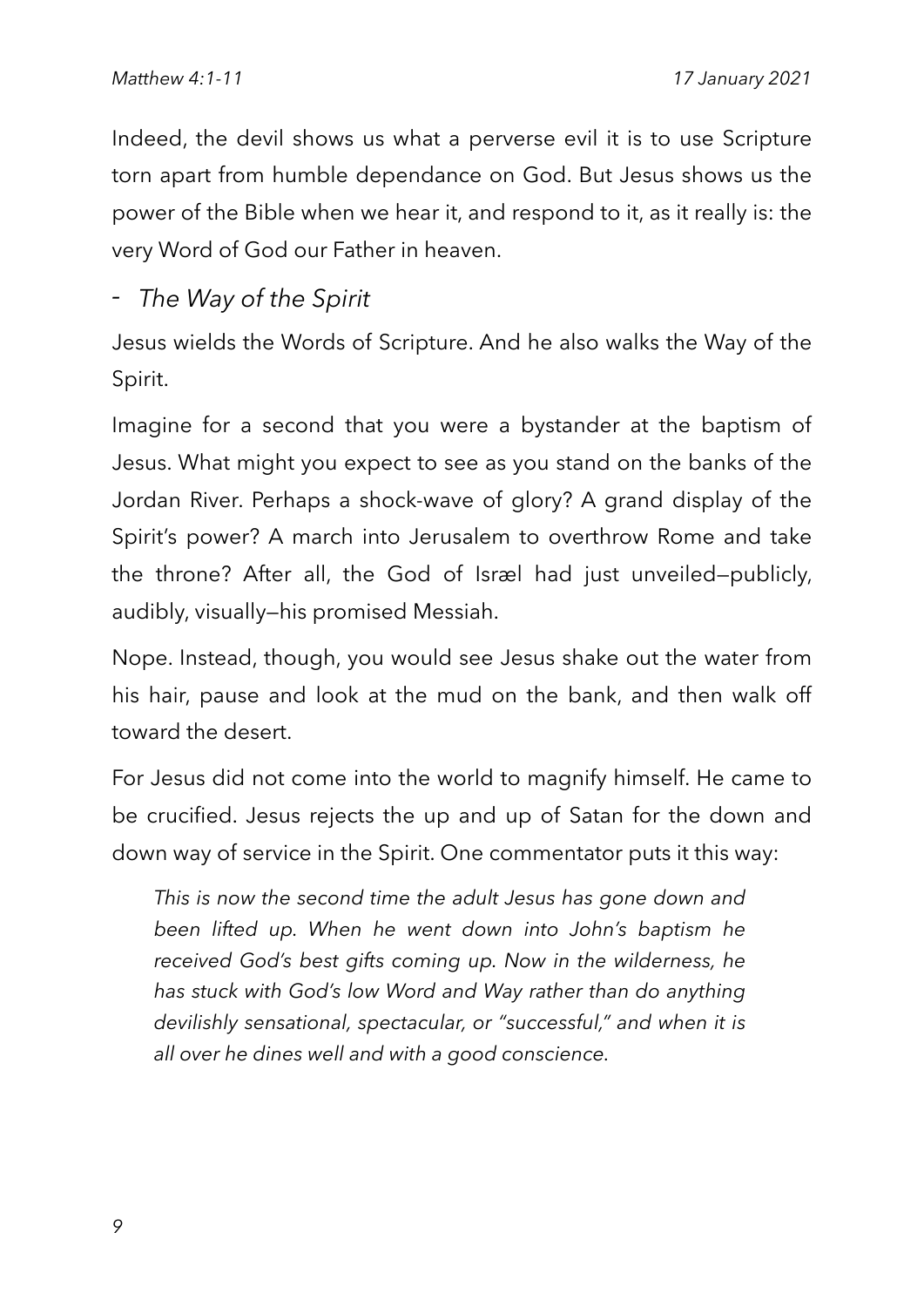This is the way of the Spirit. The Spirit leads Jesus down into the world in his incarnation. Then down into the waters of baptism and down into the desert to be tempted. Ultimately the Spirit will lead Jesus down to the cross and into the deep darkness of death. And yet his death itself proves to be victory. His humiliation is Satan's humiliating defeat: *And having disarmed the powers and authorities, he made a spectacle of them, triumphing over them by the cross.*

Down *and then up*. Jesus falls this far only to rise again. And in the end he will receive from his Father the provision and the protection and the power that were only empty promises from the mouth of Satan.

The devil is real and dangerous, but he meets his downfall in the life and death and resurrection of our Lord Jesus. As one writer says:

*The Father puts Jesus into the wilderness; the Father will get him out again. Meanwhile, Jesus will simply trust the Father's Word…:heaven is open above him, the Spirit is alive within him, he is the well-loved son; he will be alright.*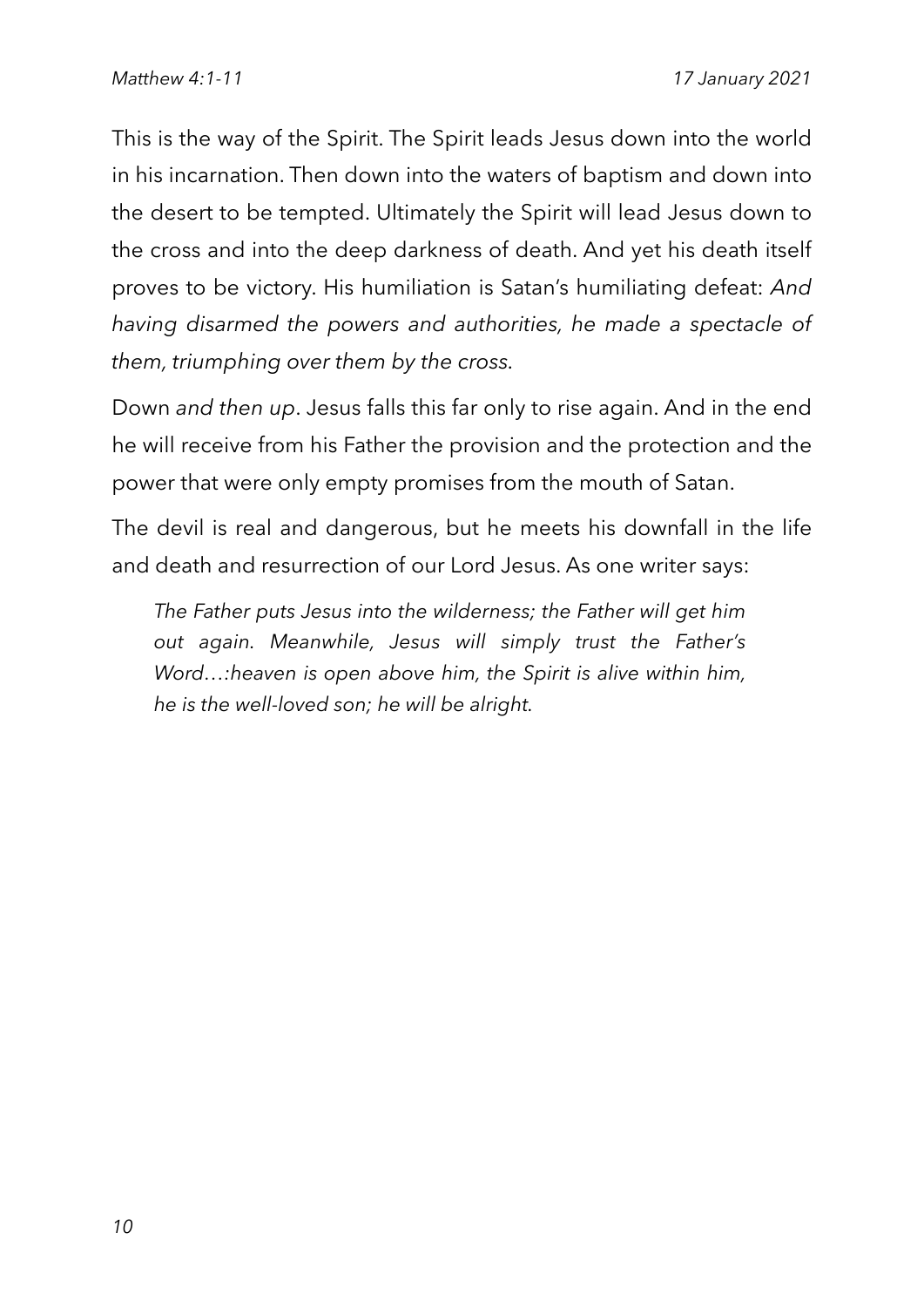# **Christ, our champion**

Now remember I said there was a fourth point. I wonder what you think the fourth point ought to be. On the one hand, it's very tempting (forgive the pun) for the final point to be: NOW YOU DO THE SAME!

Fight the devil with the words of Scripture! Go the way of the Spirit! You too can live a victorious life. We could even give it a name like: *Certain Spiritual Success: Seven Scriptures to Put Satan to the Sword* (or something like that!)

A couple of years ago we took our youth group away on a camp and one of the talks was on the story of Cain and Abel. You know the story. Cain was warned that sin was crouching at the door, and so he needed to *fight*. And the big takeaway from the talk was, Cain failed, but you can fight! And I know at least one of the kids in our group made the resolution to fight against her sin when they got home from camp.

And then, a couple of weeks later they shared how discouraged they were. They had tried to fight…but had failed. So many times, even in a couple of weeks. And if our only point to finish today was fight, many of us would experience the same thing. Firm resolve, a valiant fight, failure and dejection. Because we are *all Cain*. We are all Adam and Eve in the garden. We are all unfaithful Israel in the dessert. We could never fight against the devil in our own strength and hope to win.

But that's not the fourth point. For this passage is not about what we need to do. This passage is pure gospel.

This passage is about what Christ has done to bring about the devil's downfall. And the fourth point is that everything he did in the wilderness, he did it *for you.*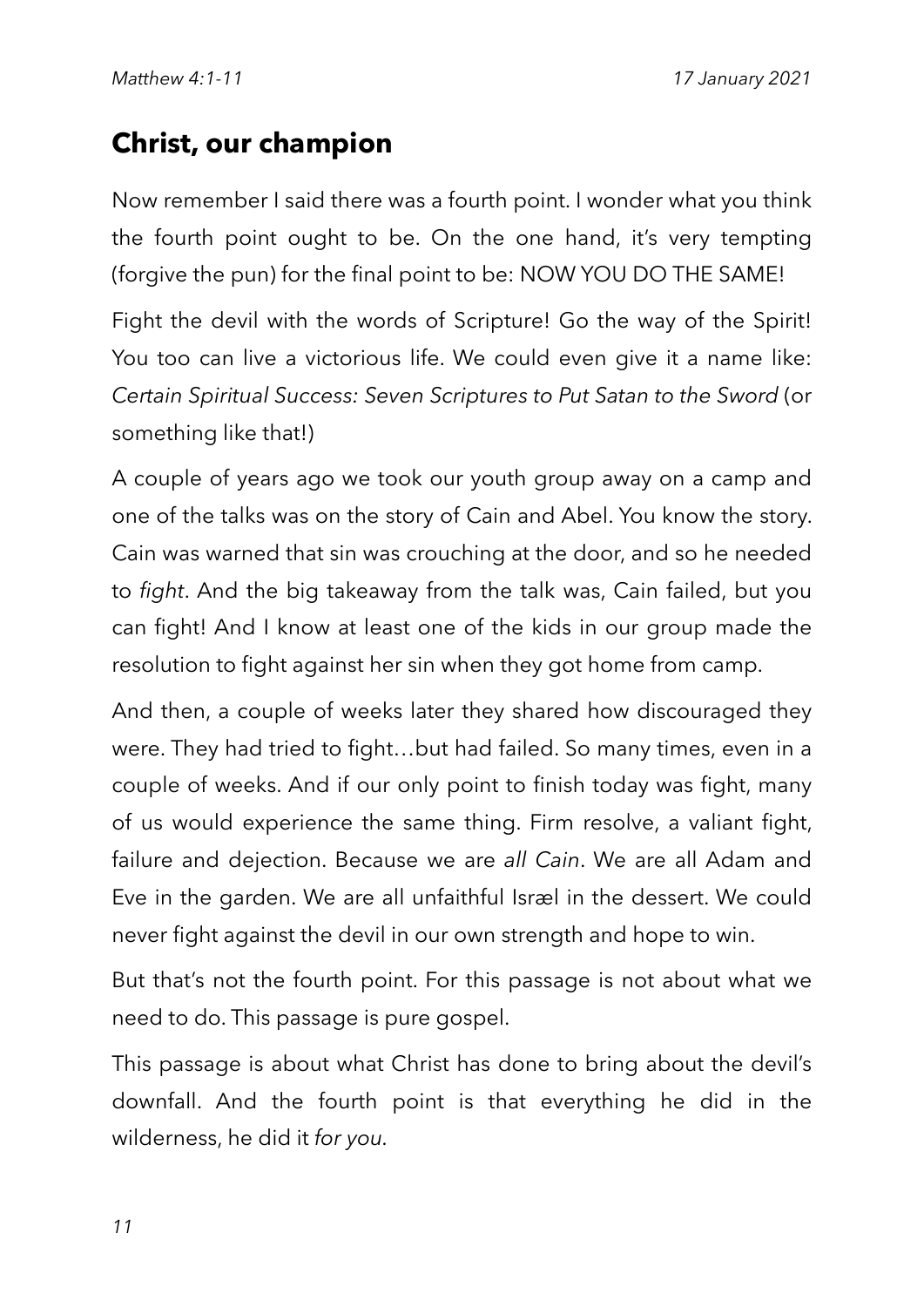In a little booklet called *How To Read the Gospels,* Martin Luther put it like this:

*The chief article and foundation of the gospel is that before you take Christ as an example, you accept and recognise him as a gift, as a present that God has given you and that is your own. This means that when you see or hear of Christ doing or suffering something, you do not doubt that Christ himself, with his deeds and suffering, belongs to you. On this you may depend as surely as if you had done it yourself; indeed as if you were Christ himself.*

Jesus steps into our wilderness. He fights our battle and he *wins*.

Jesus is the true Adam who listens to and trusts God's Word.

He is the true Cain, the Son of the Woman who crushes the serpent's head.

Jesus is the true Israel who is led out into the wilderness and yet remains faithful to his Father.

Jesus is the true David, who single-handedly goes out to fight the enemy and wins against the odds.

This is Jesus stepping in where every human has come and failed, and he wins. And he wins for us!

He doesn't turn the stones in the bread to provide for himself! *Instead he is torn apart so that he can feed us with his own body and blood.*

He doesn't throw himself from the temple for a dramatic rescue to prove he is God's Son. *Instead he hurls himself to to the cross to dramatically rescue us and make us Son's and daughters of God.*

And he doesn't seek power for himself. *Instead he gives up his power so that we can be raised up with him*.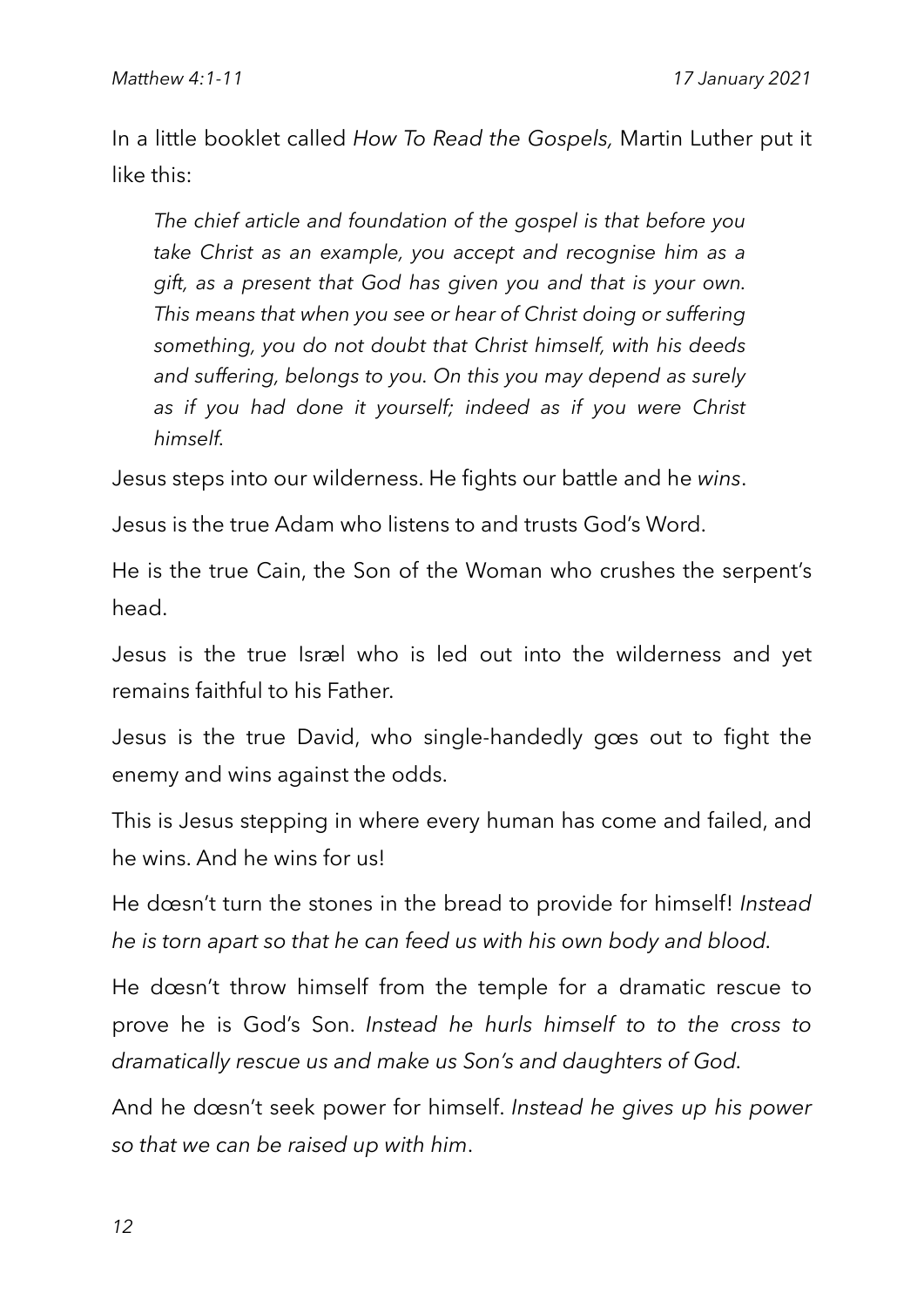And this is where Matthew's gospel ends. With Jesus declaring to his disciples "All authority in heaven and earth has been given to me."

But because he went down through the cross and not up out of the wilderness he can also say, "Surely I am *with you* to the very end of the age."

This is the image that I've had in my head over the last few days. I imagine Matthew 4 like a wild-west showdown in the wilderness. It's just Jesus and the devil, one on one. And where every other human has failed, Jesus wins.

And because he has won that victory, it means we fight a very different battle. We don't look within for the power to fight. Jesus fought alone, but we fight together. Jesus was a lone ranger but we are joined to a vast army. We stand side by side with brothers and sisters who encourage us and spur us on. And so we share our temptations and our struggles with one another — not only to "keep each other accountable" but so that we can speak God's Word to each other, and preach the gospel to one another. And we can pray with and for each other: Our Father in heaven , *give us today our daily bread* and *lead us not into temptation but deliver us from evil*.

And even more than that we fight side by side with the risen and victorious Jesus. And Jesus teaches us that our spiritual warfare is with a *defeated devil* because we are in the company of a *conquering Christ*.

And so, as Martin Luther told his parishioners, when faced with temptation we don't simply try our best to follow Jesus' example. Rather we "fall down and say 'O Christ, who has overcome the devil, help me!' Then the devil must soon fall."